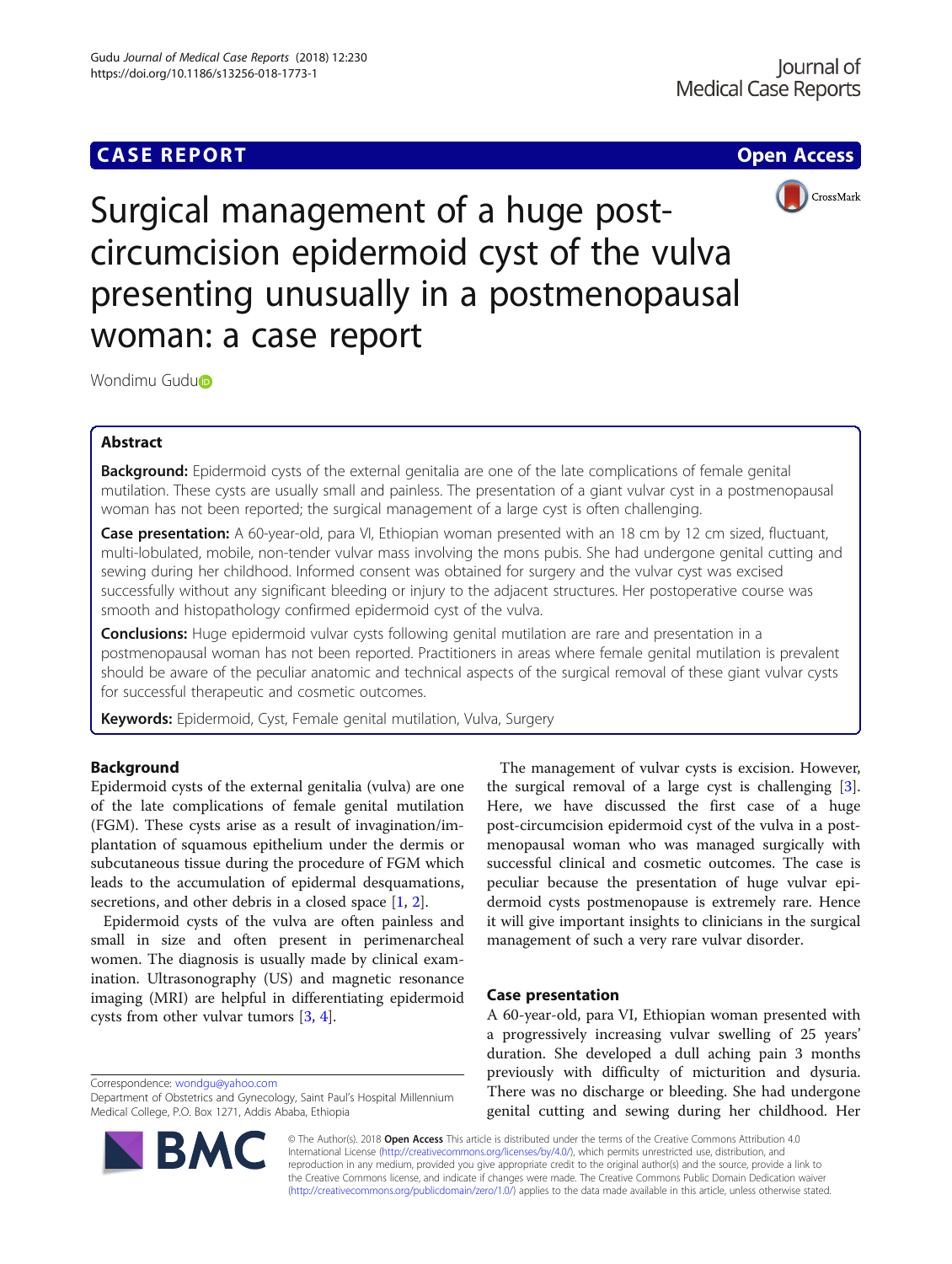<span id="page-1-0"></span>medical and surgical histories were unremarkable. She is unemployed. There was no similar history of illness in her family. She neither smokes tobacco nor drinks alcohol. She had not visited any other health care facility for the complaint and had not been on any medication prior to diagnosis.

On physical examination, her vital signs were: pulse, 82; respiratory rate, 18; and temperature, 36 °C.

She had pink conjunctiva and non-icteric sclera; her chest was clear and resonant. Her heart sounds were all normal with no murmur or gallop. Her abdomen was soft and moved with respiration. There was no tenderness, guarding rigidity, palpable mass, or organomegaly. In her genitourinary system, there was a 18 cm by 12 cm sized, fluctuant, multi-lobulated, mobile, non-tender, right labia majora mass involving the mons pubis and stretching the ventral skin of the urethra (Fig. 1a). The overlying skin was normal. The two labial edges were fused at their cranial part. There were no abnormal findings in her vagina, cervix, and uterus on

speculum and digital examinations. The inguinal lymph nodes were not enlarged.

Musculoskeletal and neurological examinations were unremarkable.

Laboratory tests results were: hemoglobin, 13 gm/dl; white blood cell count, 6500/mm<sup>3</sup>; platelet count, 250,000; and blood group/Rh B<sup>+</sup>. Urine analysis was non-revealing; a pelvic ultrasound scan showed atrophied uterus with no pelvic mass.

She was counseled for surgical removal (excision) and informed consent was obtained. Under spinal anesthesia, a urinary Foley catheter was inserted; the vulvar mass was excised successfully without any significant bleeding or injury to the adjacent structures. Her postoperative course was smooth with healed wound site on postoperative day 7 checkup visit. She had her second postoperative visit 1 month after the surgery and she had no genitourinary complaints with healed vulvar wound site. A histopathologic examination report was consistent with epidermoid cyst of the vulva.



ventral skin of the labia minora and stretching urethra meatus. Care should be taken not to injure the labia minora and urethra. c The appearance of the multi-lobulated cyst after complete excision. d The vulva after layered closure of the incision site. Note that the two labial edges are sutured separately and urinary catheter is inserted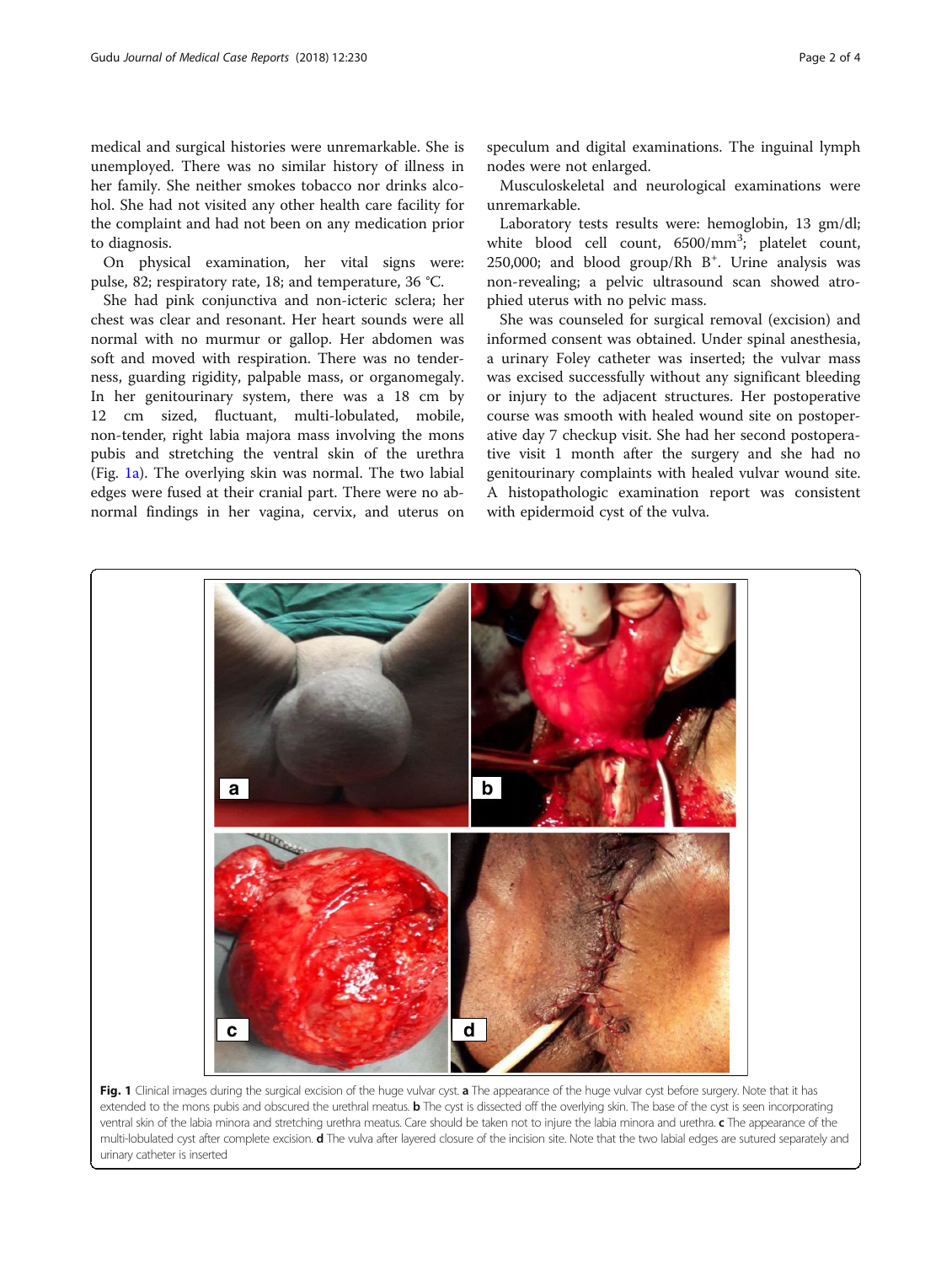# **Discussion**

This case report described an extremely rare presentation of a huge post-circumcision epidermoid cyst of the vulva in a postmenopausal woman who was successfully managed surgically with optimal clinical and cosmetic outcomes.

Although cases of large clitoral epidermoid inclusion cysts following genital mutilation have been reported in young women [\[5](#page-3-0), [6](#page-3-0)], this is the first case of a vulvar cyst in a postmenopausal woman and the vulvar cyst is the biggest reported in the literature.

The occurrence of epidermoid cyst is an expected complication in our patient who had type II/III FGM during childhood. However, it is unusual for the cysts to attain such a very big size in the postmenopausal period. A rapid growth of the cysts is usually expected in perimenarcheal women in whom there is an increase in vulval and vaginal secretions secondary to the high levels of estrogen, which invariably leads to an increase in the secretion of the epidermal cells in the inner lining of the cyst wall that are of vulval origin [[2](#page-3-0)].

Epidermoid cysts are usually slow growing over years [[3\]](#page-3-0). Hence, most patients present late unless they develop symptoms of complications like pain, discharge from the swelling, and difficulty of urination or walking. The fact that our patient presented late despite having such a very big vulvar swelling might be due to her poor health-seeking behavior or lack of knowledge of availability of medical services. However, importantly, it could be a reflection of the lack of integrated services for the management of FGM complications in the nearby health facilities where FGM is highly prevalent.

The clinical diagnosis is usually made by careful genital examination. US can differentiate a cystic mass and its relationship with clitoris and urinary tract. MRI is important to characterize the location and consistency of the vulvar mass and its extension to surrounding tissue [[3,](#page-3-0) [4](#page-3-0)]. A histopathologic examination will confirm the diagnosis. The differential diagnoses include any cystic vulvar lesions including Bartholin cyst, epidermoid cyst, Gartner's cyst, cyst of canal of Nuck, lipoma, endometrioma, posttraumatic hematoma, and inguinal hernia [\[4,](#page-3-0) [7](#page-3-0)].

The management of large dermoid cysts is usually challenging and deserves special considerations because of the associated perioperative complications. The labia minora and urethra/external urethral meatus are usually incorporated and stretched over their ventral proximal aspect by the giant cysts which predispose the structures for surgical injury [[2,](#page-3-0) [4](#page-3-0)]. In addition, if the cysts extend to the clitoris or deep into perineal membrane, there is a risk of heavy bleeding from injury to the clitoral or inferior hemorrhoidal branches of the pudendal vessels [[8\]](#page-3-0).

The major anatomical and technical considerations to ensure optimal clinical and cosmetic outcomes during the surgical removal of giant epidermoid cysts which were performed in our case are highlighted below.

- 1. A preoperative revision of the anatomy of the external genitalia is helpful. Identification of the proper dissection plane will make an easy separation of the cyst intact from underlying structures. In addition, avoiding inadvertent incision of the cyst is important as keeping the cyst intact will make dissection easier. This inadvertent pricking/incision will be prevented by carefully observing the overlying skin and noting puckered/ scarred/indented areas, which are markers of a previous breach in the integrity of the skin, and by avoiding deep dissection at these sites.
- 2. Meticulous hemostasis including the identification and ligation of the clitoral and inferior hemorrhoidal branches of the pudendal vessels will prevent unnecessary blood loss [[8](#page-3-0)] and decrease the risk of postoperative hematoma collection and subsequent wound failure.
- 3. Identification and catheterization of the urethral meatus is necessary to avoid injury during dissection as well as to avoid unintentional suturing of the urethral meatus/suburethral tissue during closure of the cyst bed (Fig. [1b\)](#page-1-0).
- 4. Complete excision of the cyst ensuring that the base of the cyst is entirely removed is important to avoid the risk of recurrence from leftover epidermal tissue at the base of the cyst. In the case of clitoral cysts, an attempt to preserve clitoral tissue buried under the scar of the fused vulvar edges has been advised [[9,](#page-3-0) [10](#page-3-0)]. However, it is reported that the risk of recurrence is high if the clitoris is not entirely removed [\[2](#page-3-0), [5](#page-3-0), [6](#page-3-0), [11\]](#page-3-0). Hence, recently the complete removal of the clitoris (total clitoridectomy) with preservation of the ventral skin of clitoris and labia minora is advised in young patients. The preservation of these tissues is reported to be enough to ensure that women will achieve orgasm and experience sexual satisfaction [\[12,](#page-3-0) [13](#page-3-0)]. Since our case was in menopause, total excision of the cyst including removal of clitoral tissue was done.
- 5. Approximation of the subcutaneous fasciae of the mons and the labia majora will facilitate easy closure of the skin edges without tension and will decrease the risk of subcutaneous hematomas (Fig. [1d\)](#page-1-0).
- 6. Leaving a glove or Penrose drain if a large dead space is left is wise.

# Conclusions

A huge post-circumcision epidermoid cyst of the vulva is extremely rare and its presentation in a postmenopausal woman has not been reported. These vulvar epidermoid cysts might be easily misdiagnosed for other neoplastic vulvar disorders by inexperienced clinicians. Unlike small cysts, the surgical excision of these cysts is